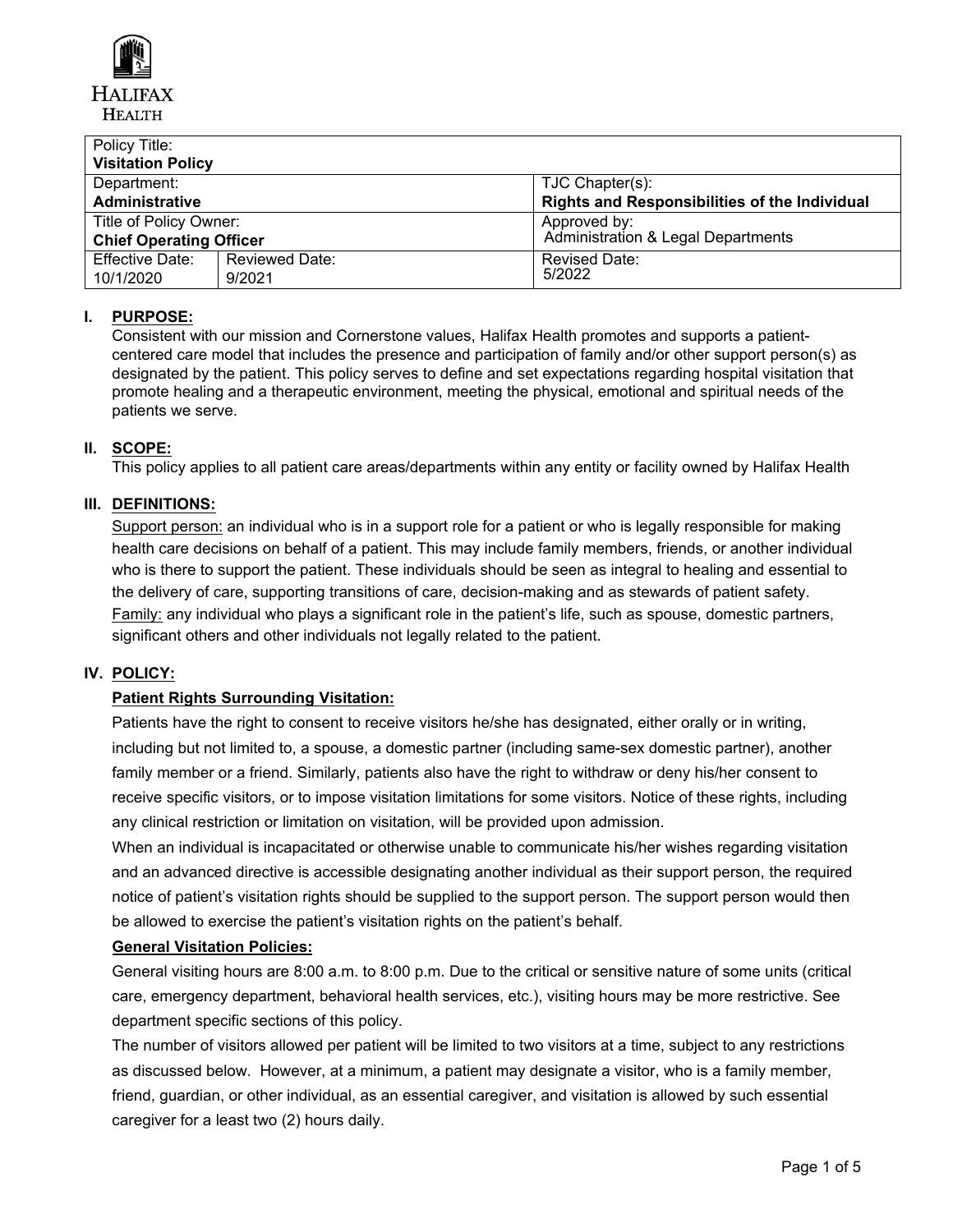In-person visitation is allowed in all of the following circumstances, unless the patient objects: 1) end-of-life situations, 2) patient who was living with family prior to admission is struggling with the change in environment and lack of in-person family support; 3) patient is making one or more major medical decisions; 4) patient is experiencing emotional distress or grieving the loss of a friend or family member who recently died, 5) patient needs cueing or encouragement to eat or drink which was previously provided a family member or caregiver, 6) patient who used to talk and interact with others is seldom speaking, 7) childbirth, including labor and delivery, and 8) pediatric patients.

Children should always be accompanied by an adult.

Visitors with fever or other signs/symptoms of infectious processes will not be permitted to visit.

In special situations, and adult family member/support person may be allowed to stay overnight with a patient if the patient is in a single room and the stay would contribute to the wellbeing of the patient. The family member/support person must be able to safely stay alone and take care of their own needs. Children are not permitted to stay overnight.

The Chief Operating Officer is designated as the individual responsible for ensuring that staff adhere to this Visitation Policy, and any related policies and procedures.

## **Visitation Restrictions and/or Limitations:**

Except for the circumstances enumerated above when visitation is allowed and for visitation by an essential caregiver for at least two (2) hours daily, restrictions or limitations on visitation may be necessary when visitation would interfere with the care of the patient and/or the care of other patients. In these situations, the clinical healthcare team will use their best clinical judgment to determine when visitation is, and is not, appropriate. Best clinical judgment takes into account all aspects of patient health and safety, including the benefits of visitation as well as potential negative impacts that visitors may have.

Circumstances considered reasonably related to the care of the patient and/or the care of other patients that may be considered as the basis for imposing restrictions or limitations on visitation may include, but are not limited to, when:

• There may be infection control issues; especially during times of infectious disease outbreaks or pandemic;

- Visitation may interfere with the care of patients;
- The hospital is aware that there is an existing court order restricting contact;
- Visitors engage in disruptive, threatening, or violent behavior of any kind;
- The patient or patient's roommate(s) need rest or privacy;

• The patient is undergoing care interventions (when possible every effort will be made to accommodate patient's request to have one support person present to provide comfort and support); and

• The patient, or their representative, in conjunction with the healthcare team, makes visitation limitations for other reasons.

# **Visitor Entry Process:**

Visitors will be required to check in at the entry points of each facility and receive a visitor ID badge/pass prior to proceeding to a patient care area. All visitor passes are valid for one calendar day.

For further information on the visitor entry process see Safety and Security policy "Visitor Identification and Management". For allowances and processes surrounding service animals accompanying visitors, see policy "Certified Pet Therapy & Service Animals."

# **Visitor Responsibilities:**

Visitors should:

A "ÄNU^¦4¦{AQea}åÁQ1\*a^}^Áaa}åÁana@¦^Áa{Áaa|Æme{]aza{}ŦÅcQ0¦Á¦^&ečdã}•Áae∙Á{|•c^åÁaa}åÁa{•cj\*&c^åÁa^Á ∙œ⊶È<br>Á

"AÄU^-lana)Al[{Açããa}\*AãAh@^And^A^^|a}\*Aã||A{|A@aq^A ã}•B^{]q{•A{-And}^AS{{{`}aBanà|^Asã^ae^A RULQIHFWLRQV+RVSLWDOVWDIIUHVHUYHWKHULJKWWRDVNYLVLWRUVWROHDYHLIWKH\VKRZVLJQVRILOOQHVV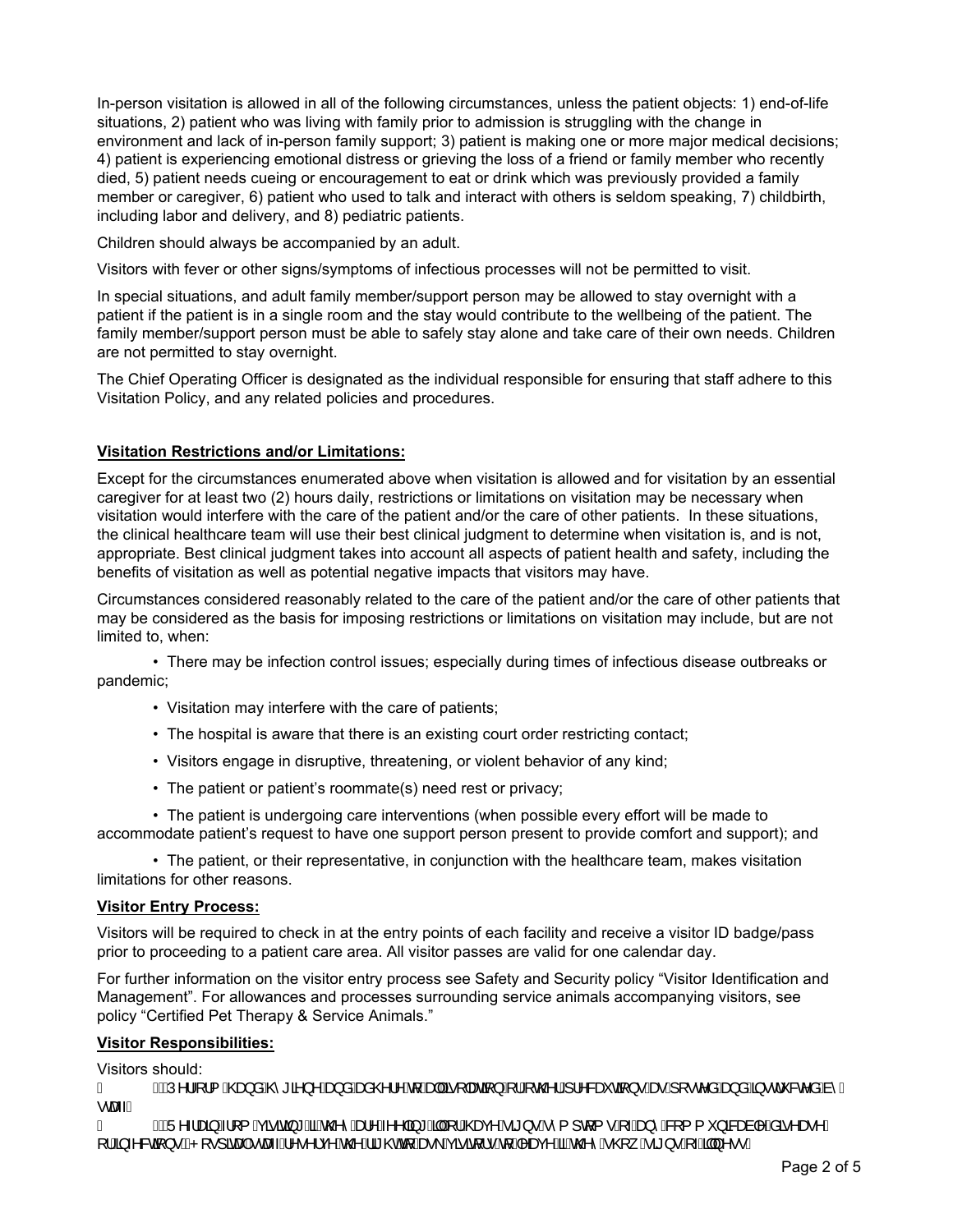- Maintain the privacy of all patients.
- Minimize disturbances to patients by not congregating outside in the hallways.

• Abide by conduct supportive of the hospital environment. Visitors may be asked to leave if they become disruptive or interfere with the general comfort and care of the patients.

- Not interfere with normal hospital operations.
- Refrain from smoking anywhere on hospital campuses.
- Not be in possession of any weapons or illegal substances while visiting.
- Not utilize cell phones to videotape or take photos (see policy titled "Privacy: Photographic,

Radiographic, Other Image, Audio and Video Recording).

In-person visitation of a specific visitor may be suspended if the visitor violates this Visitor Policy or any related policies and procedures.

## **Department/Unit Specific Visitation Policies:**

Labor & Delivery and Mother/Baby:

- 0 During labor and delivery up to maximum of <sup>3</sup> visitors (including the support person) are allowed.
- 0 Only one support person will be allowed in the Operating Room during <sup>a</sup> C-section.
- e Siblings of the newborn will be allowed to visit during normal visiting hours but must be accompanied by an adult.

Neonatal ICU / Nursery:

- Before entering the Neonatal ICU, unit clerk will notify the nurse of the parent's/visitor's arrival.
- Parents/visitors must wash their hands for 2 minutes prior to entering the patient care area. Any jewelry, watches, etc. should be removed and arms should be bare below the elbow.
- Parents may visit their baby day or night. Parents are encouraged to visit often, especially at feeding times. There may be exceptions in certain situations when parents may be asked wait outside the Neonatal ICU or relocate to another area within the unit during critical situations with other babies.
- Only two visitors will be allowed at the baby's bedside at one time. One of the visitors must have a Hollister band in place.
- Siblings may visit if current with their immunizations and if cold/flu symptom free. A copy of their current shot record must be supplied to the NICU prior to their first visit. Siblings must be under constant supervision by the family.
- Individuals with open sores should check with a nurse or physician prior to entering the Neonatal ICU area.
- 0 Patients/visitors entering Neonatal ICU/Nursery with <sup>a</sup> known history of MDRO should be evaluated further to determine if colonized or active infection is present. The nurse should contact Infection Prevention & Control for guidance.

## Maternal Fever

- Hospitalized postpartum women who develop fevers related to obstetric conditions may enter<br>the nurser used ease for their nowherns if: the nursery and care for their newborns if:
	- a. The fever is not due to <sup>a</sup> communicable disease that is likely to be transmitted to the infant (Such as postpartum hemorrhage related fever, drug fever, etc.). This determination has to be made by the attending physician(s) treating patient and the infection control department.
	- b. If it is determined safe for the mother to visit the baby, the mother practices <sup>a</sup> thorough <sup>3</sup> minute scrub with Hibiclenz solution.
- Postpartum mothers infected with non-obstetric related communicable disease (such as C. diff, multi-drug resistant organisms MDRO) should be treated according to the precautions and isolation techniques required by the communicable disease. Contact with the baby will be restricted if there is <sup>a</sup> risk that the infant will be infected (example: active Herpes lesions on the mother).
- Women with abscesses or infected or drained wounds should have appropriate cover dressings that cover and contain drainage adequately and should be limited to their room where appropriate isolation precautions need to be followed.
- Mother may sometimes be placed in isolation based on the suspected or confirmed disease<br>or Multidrug resistent erganisms (MDBO). The mether may also be restricted to the ream or Multidrug resistant organisms (MDRO). The mother may also be restricted to the room they are placed in the postpartum period and not allowed to visit the baby in the nursery in certain circumstances. Regarding management of the mother, please refer to Precautions: Transmission-Based Specific Disease Precautions/Isolation in the Infection Prevention & Control Manual.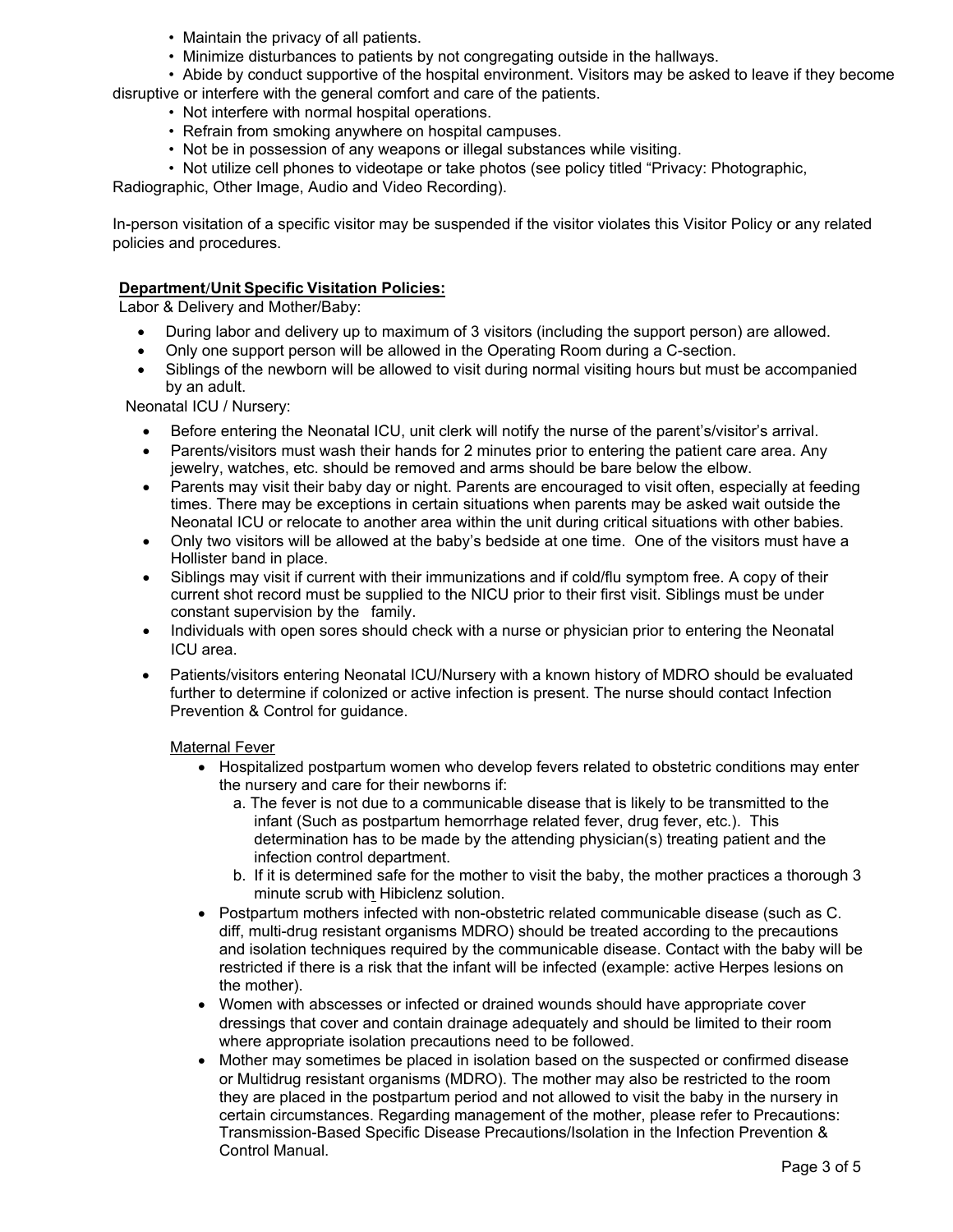Halifax Health Behavioral Services:

- Visiting hours: Monday – Friday: 6:00 p.m. to 8:00 p.m. Saturday, Sunday and holidays: 2:00 p.m. to 4:00 p.m. and 6:00 p.m. to 8:00 p.m. 4 East: as above with additional hour from 11:00 a.m. to 12:00 p.m. Monday – Friday
- All visitors to Behavioral Services will read and sign a confidentiality statement.
- All visitors must secure all personal items prior to entering. Cell phones, computers, briefcase or purses are not permitted on the inpatient unit. Visitors may utilize lockers provided for storage of these items.
- The dayroom and therapy room on the unit(s) may be used for visitation.Unit staff on 2600 and 2700 (no less than 2 staff) will supervise all visitation and report to the RN the results of visit related to patient/visitor interaction.
- Patients may have members of the clergy or their own private attorney visit any time during 9:00 a.m. and 8:00 p.m. following the same guidelines as outlined in this policy. Anything outside of this policy requires a physician order.
- Former patients are allowed to visit current patients, unless the attending physician thinks such visitation would be detrimental to the current patient's condition.
- Visitation outside of regular visiting hours must have permission from the attending provider, psychiatric counselor and/or the charge nurse/nurse manager.
- Visitors who bring items in for patients must leave those items at the reception desk. Staff will inventory items and if allowed/appropriate will disperse to the patient.
- A patient on 24-hour room restriction may visit with family in designated areas.
- Parents/guardians may visit the Day Treatment Program at any time. Parent/guardian must check in at the office upon arrival and obtain a visitor's ID badge. If the parent/guardian wishes to visit a specific activity they must obtain approval from the staff person in charge of that activity.

## Radiology:

In radiology procedure areas (inpatient and ROPU) visitors/support persons will be limited to one person per patient.

## Emergency Services:

Emergency services staff reserve the right to further limit the number of visitors allowed based on patient acuity or other extenuating circumstances, provided however, consistent with applicable law, a patient will be entitled to visitation by a designated essential caregiver for a least two (2) hours daily.

## Hospice Inpatient Care Units:

- There are no restrictions on visitation hours<br>There are no restrictions on ages narraitted
- $\bullet$ There are no restrictions on ages permitted to visit
- There is a two visitor limitation per patient at a time unless patient is on isolation precautions. Based<br>On the time of isolation precautions in place the clinical team will direct the visitor at the time of on the type of isolation precautions in place the clinical team will direct the visitor at the time of screening
- $\bullet$  There may be extenuating circumstances allowing for flexibility to these restrictions. In these instances the circumstances will be reviewed by the Patient Care Coordinator for consideration.

## Dialysis:

 $\bullet$ Intensive Care Units:

> Due to patient confidentiality, aseptic technique, infection control processes, complications that can arise during treatment, physical space available, lines and hoses on the floor (that could cause <sup>a</sup> fall), etc. visitation is strongly discouraged during the dialysis treatment session. However, in the critical care unit **ONE** family member may remain at the bedside during the treatment. The family member will be asked to step out of room during initiation and termination of dialysis treatment or if patient becomes unstable.

. Dialysis lab:

> Due to patient confidentiality (HIPPA), aseptic technique, infection control processes, complications that can arise during treatment, physical space available, lines and hoses on the floor (that could cause <sup>a</sup> fall), etc. visitation is not allowed during the dialysis treatment session. Visitors may wait in the 2<sup>nd</sup> floor Cardiac Care waiting room.